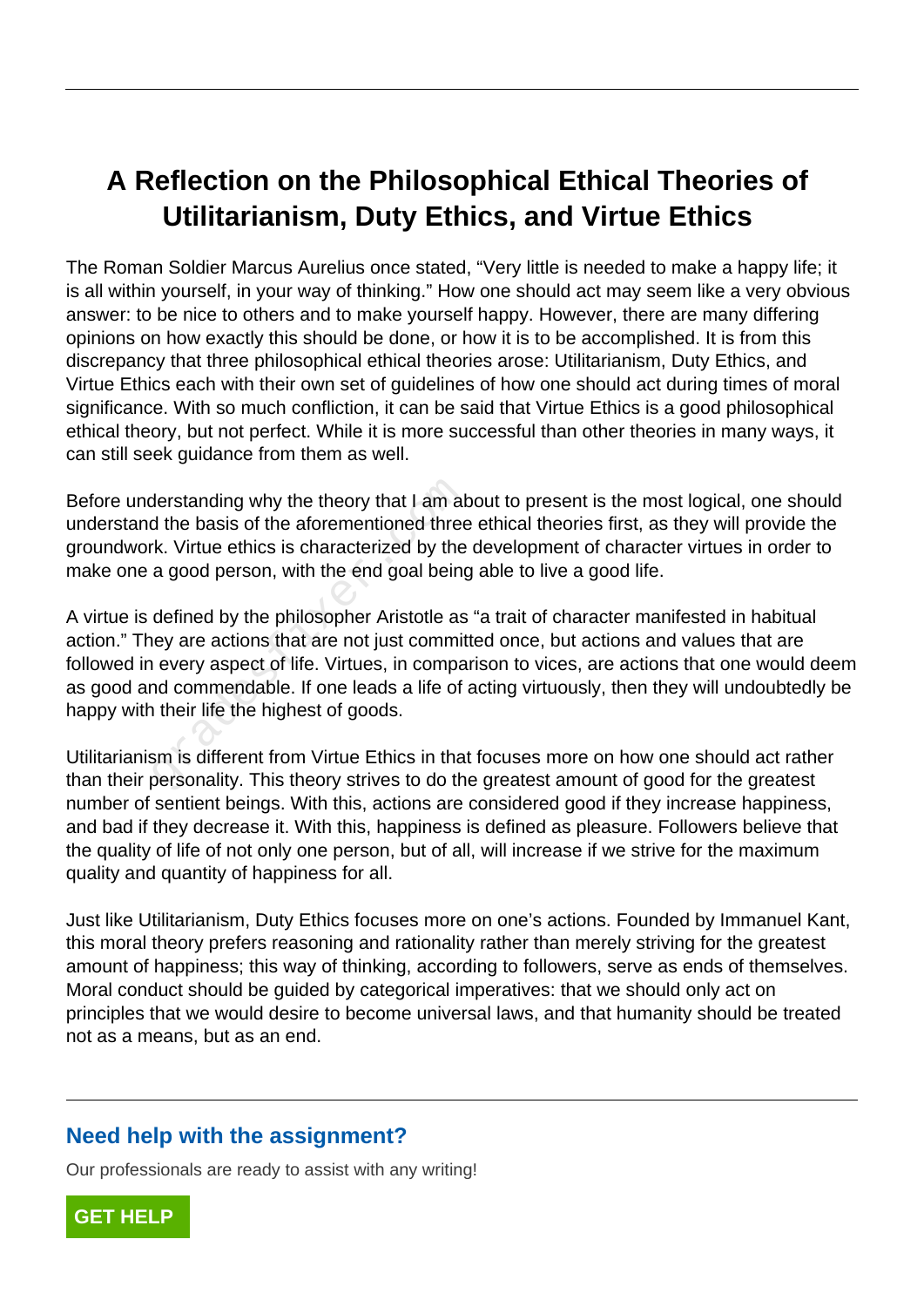The theory that I would wish people to practice is centered primarily around the theory of Virtue Ethics. However, like everything, this theory can be improved upon; it is because of this that my theory draws from both Utilitarianism and Virtue Ethics as well, making it a well-rounded theory that should not only create happiness, but serve as a guideline of principles of how one should lead their lives. Each of the three theories listed above have faults, and my theory should work to counteract them.

The proper way that one should lead their life, when faced with moral situations, should be to develop good character. Since a young age, many people have been instructed to become diligent citizens of good character. They are told that if they want to develop good character, they should develop good qualities, such as honor and intelligence. This is true in every case it is no wonder that this thought process is constantly reinforced, from childhood to adulthood. Not only should we choose good qualities just for this fact, but for the fact that they will also work to promote our own happiness as well. These qualities will work to be important in developing this happiness.

Following the development of good qualities, Virtue Ethics focuses more on developing that personality rather than just the actions required to do good. If one has the suitable, outstanding personality, then they will be more likely to do good deeds just in the fact that it is in their nature rather than just monotonously doing actions because they feel inclined. Upon labeling certain actions, such as doing something courageous, not only are we sanctioning the action, but the person committing it as well. It creates a kind of label for them. the development of good qualities, Virty<br>
rather than just the actions required to<br>
r, then they will be more likely to do good<br>
i just monotonously doing actions beca<br>
ich as doing something courageous, no<br>
mmitting it as

It is because of this that Utilitarianism and Duty Ethics have difficulty explaining motives, as they do not consider the virtues of one's personality. These two theories focus more on the actions of the individual rather than their personality one of their major shortcomings. With Utilitarianism, one must act in a way that creates the most happiness. With Duty Ethics, one must act in a way that is both rational and promotable. Rather than focusing on how the action was courageous, Virtue Ethics just says that it was courageous and befitting of that character outlet.

My moral theory will encompass all sentient beings, a point strongly emphasized by Utilitarianism and trivialized by other theories. Not only does this encompass human beings, but nonhuman animals as well. While many animals are not rational beings, as some would argue, they are still capable of feeling happiness and unhappiness, making them equally entitled to fair treatment and moral concern. They can suffer. To deny animals the respect they deserve would be to decrease the happiness in the world.

In adopting a theory primarily based on Aristotle's Virtue Ethics, a black-and-white equation of how exactly to act is not implemented. Instead, the theory is able to adapt depending on the situation and circumstances. By being prepared with a set of virtues, one is able to use their

## **Need help with the assignment?**

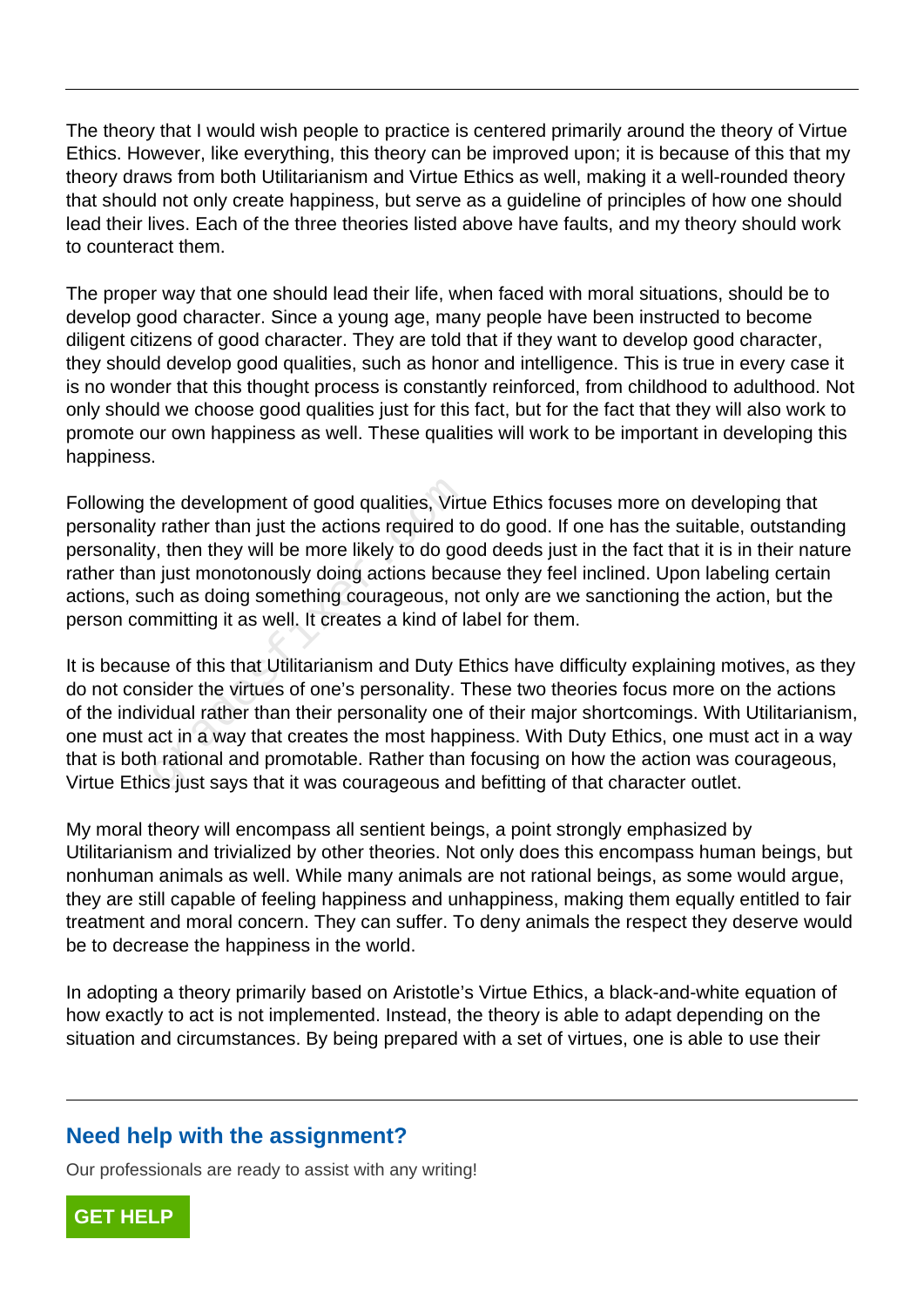best judgement in a situation and be confident that they are doing the right thing. There are no set rules for what to do in Virtue Ethics, only to use one's virtues when deciding.

Utilitarianism and Duty Ethics both encourage its participants to follow a specific equation. It is by these equations that, apparently, people will know what to do in every scenario. However, this frame of mind creates some problems. With Utilitarianism, you must act in a way that creates the greatest happiness for the greatest amount of people. Personal feelings and rationality do not play an overly large role in this. For example, if told that murdering an innocent young woman would bring a large group of psychopaths pleasure, and no one would ever find out about the deed, then you would be entitled by Utilitarianism to commit the crime. Logic could not play a part in your decision, or hesitance, as you must follow the equation of creating happiness.

The same can be said with Duty Ethics. With this theory, the groundwork of how you should do x no matter what, as long as rational will is being used. If the intention is a good ends, and it could be made into a universal law, then you must follow the unconditional universal truth. This theory brushes aside such feelings as kindness and sympathy. The intention of dropping an atomic bomb might have been good, but the feelings of those being bombarded are hardly considered. Knowing exactly what to do or how to act in a specific situation may be tricky, but several different ideas may help alleviate this problem. The main thing that you should do, as proposed by Virtue Ethics, is to simply strive for overall excellence in their virtues. Overall excellence encompasses two aspects: excellence of the intellect and excellence of character both of which serve as incentives to be noble on their own.. rade into a universal law, then you mussles aside such feelings as kindness amb might have been good, but the feelid.<br>A. Knowing exactly what to do or how to ferent ideas may help alleviate this pro<br>by Virtue Ethics, is to

Excellence of intellect is the constant improvement of one's intellect and rationality. According to many philosophers, a human's rationality is their greatest gift, as it separates them from other animals. Having a strong intellect only improves your chances of being able to decide on what the right thing is in each situation. Not only does it allow us to use rational thought, but it also allows us to contemplate on the matter further, rather than making rash decisions like the fool.

Excellence of character covers emotions. It is the constant cultivation of righteous character virtues, such as honesty, civility, and loyalty. It is through this excellence that humans are able to further their own nature, and thus have a wider variety of tools at their disposal when faced with knowing what the right thing is. A man that expresses these aforementioned character values will undoubtedly exhibit them in every action of his.

In each situation, it is usually a good rule of thumb to strive for the moderate option. Following Virtue Ethics, one should always strive for the mean of two vices. What this entails is trying to hit the middle point, without going too far over into the extremes of deficiency or excess. For

## **Need help with the assignment?**

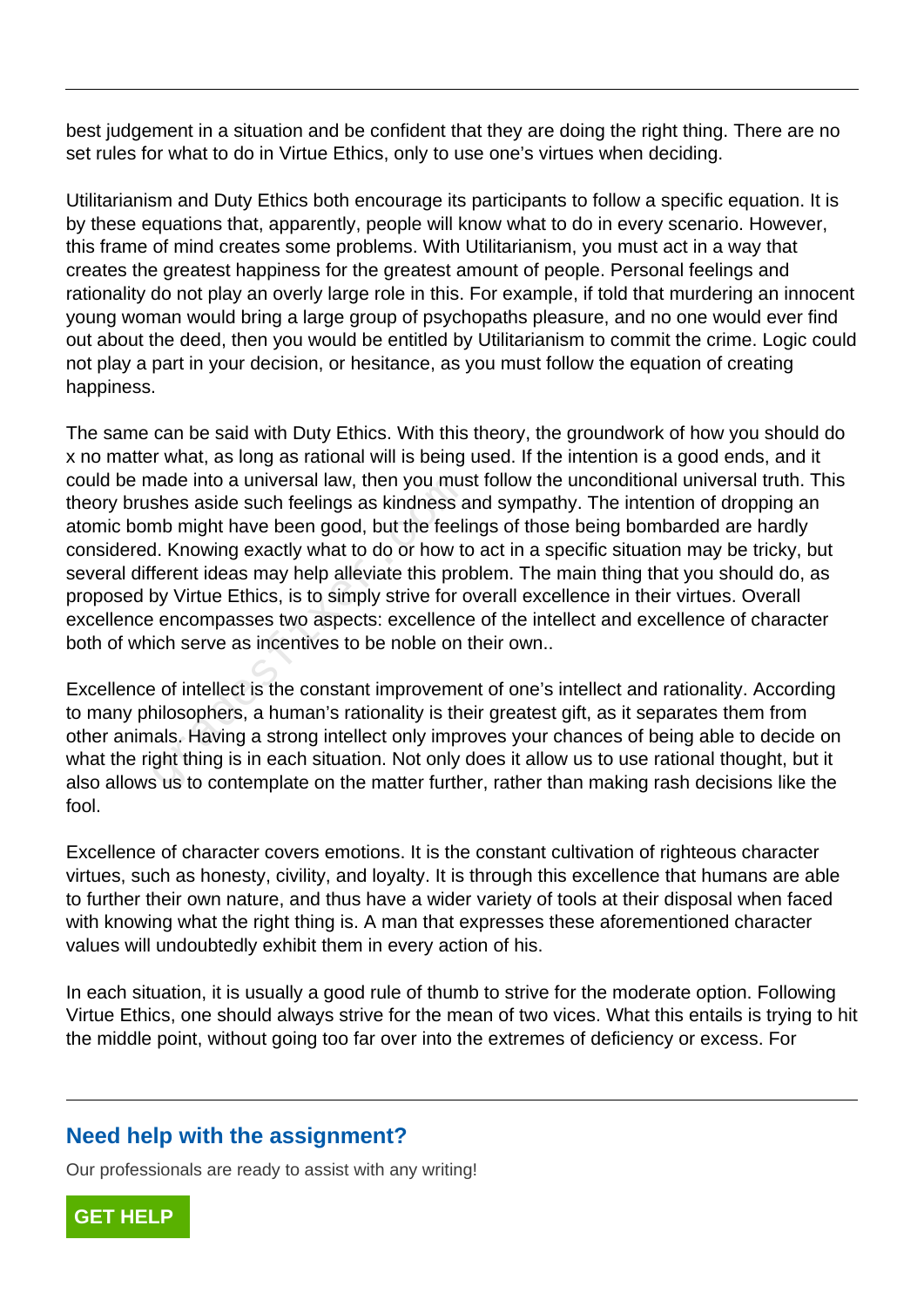example, in a situation where you might be put into a dangerous situation, there are three basic options. You may be too cowardly, and not face your fears, or you may also be foolhardy and risk your life. Obviously, these two vices are extreme and may not always result in the best scenario. But being brave in the matter showing the mean virtue you can properly face the danger in a logical manner. Moral virtue is the mean.

It should be noted that with this theory, you are not inclined to be impartial. Both Utilitarianism and Duty Ethics exhibit impartiality in their guidelines, that all should be treated the same. There is nothing wrong with being partial, just as their is nothing wrong with a mother caring for her child over others. She is exhibiting virtues--the virtues of compassion and dependability. Loving relationships create happiness, and as such should not be avoided for the sake of impartiality.

There is a lot of dispute over exactly what a virtue is, one of the shortcomings of Virtue Ethics, With my moral theory, I seek to rectify this by creating a basis of what qualifies as a respectable virtue by using Kant's Duty Ethics and categorical imperatives

Just like how Duty Ethics states that an action should only be done if you would wish it to become a universal law, a virtue should only be a virtue if you would wish everyone to have this trait. A virtue such as honesty would be supported as it is rational, and self-sustaining. In fact, a world in which everyone is honest would arguably be a better world. However, a vice such as selfishness would not be an ideal one to have; if everyone were to have a trait of selfishness, then people would hardly support others, thus decreasing happiness. by Duty Ethics states that an action sh<br>universal law, a virtue should only be a<br>ue such as honesty would be supporte<br>hich everyone is honest would arguably<br>s would not be an ideal one to have; if<br>le would hardly support o

Closely related to the above point, the vices should be rational. They must be reasonable, something that could be expected of other people. While sexual abstinence, for example, may be a trait that has its arguable points, such as to reduce affairs, it is not a realistic virtue. You cannot expect everyone to abstain from sexual activities for the rest of their lives; it is a human need, one that creates offspring.

The question may arise: what do I do when two virtues conflict? Some may argue that there is not a clear answer for this. For instance, honesty and kindness two virtues may conflict at times. Virtue Ethics does not have a clear plan for when this happens. When this is the case, and the two virtues are both equally rational and sustainable, you should turn to Utilitarianism.

An easy way to solve this dilemma would be to follow the greatest happiness principle, or to do whatever would create the most happiness in the greatest number of people. Following one virtue may create more happiness than the other. Say a child is showing you something they drew; would you be honest and admit how horrible it is, or be kind and compliment the child's hard work? In this case, paying the compliment would create the greatest amount of happiness of the two virtues, and should thus be the one followed.

### **Need help with the assignment?**